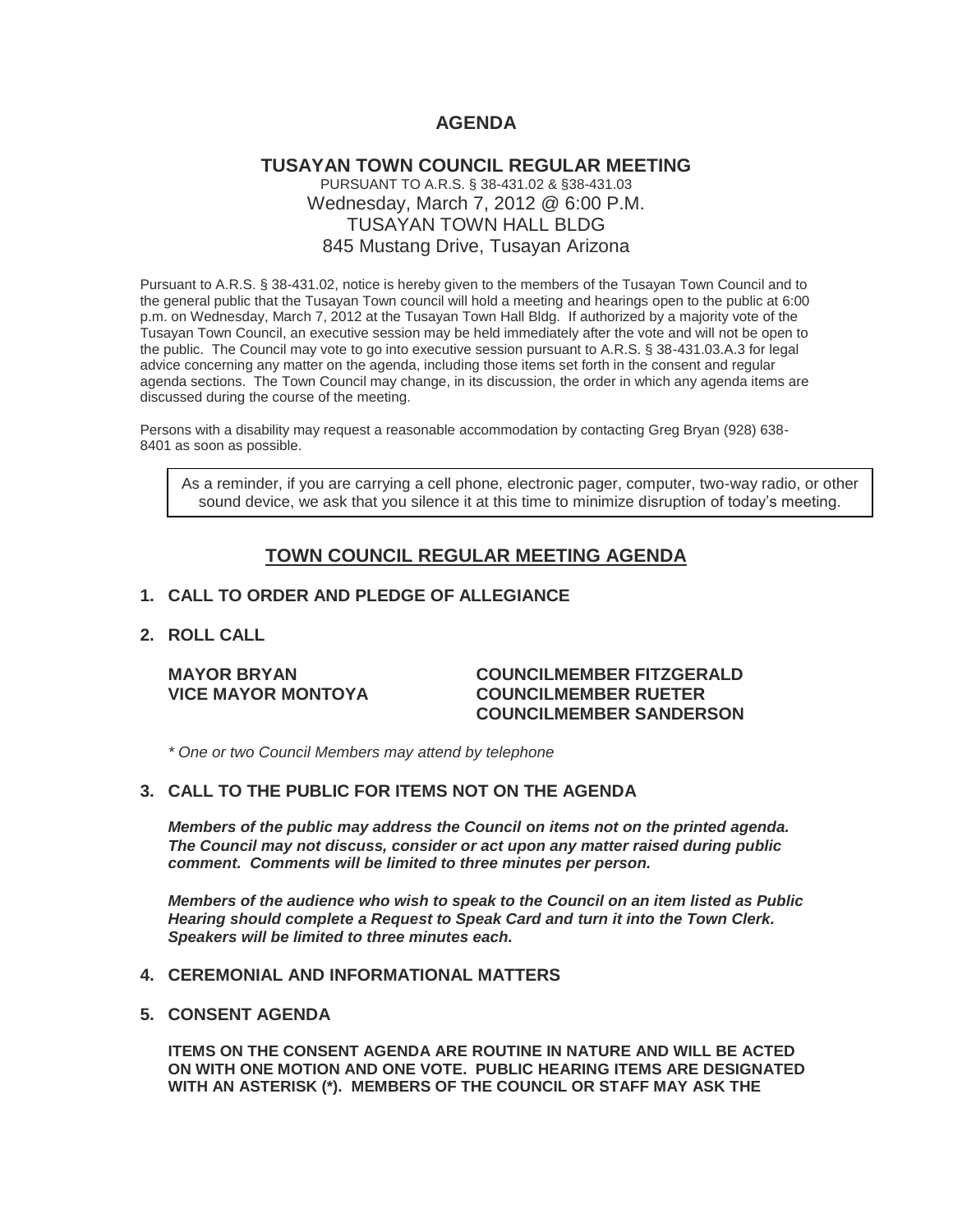## **MAYOR TO REMOVE ANY ITEM FROM THE CONSENT AGENDA TO BE DISCUSSED AND ACTED UPON SEPARATELY.**

# **A. Consideration and possible approval of Administrative/Treasurer's Report**

- **i.** Acceptance of the Finance Report
- **ii.** Approval of the Payment of Bills
- **iii.** Approval of Minutes
	- a) February 8, 2012 Special Meeting
	- b) February 8, 2012 Special Meeting and Workshop
	- c) February 15, 2012 Regular Meeting
	- d) February 22, 2012 Special Meeting
	- e) February 22, 2012 Workshop on Zoning Ordinances
	- f) February 23, 2012 Workshop on Policies and Procedures

# **6. COMMITTEE REPORTS**

- **7. HEARINGS**
	- **A. Plaza Bonita**
		- **1) Reconsideration of Liquor License Request by Owners of Proposed Plaza Bonita Restaurant in Tusayan, Arizona**
			- **a) Open Public Hearing**
			- **b) Staff Update on Permit and Application Status**
			- **c) Presentation by the Applicant**
			- **d) Public Comment**
			- **e) Close the Hearing**
	- **B. Wild West Experience**
		- **2) Consideration of Liquor License Request by Randy Nations for use in the Wild West Experience Restaurant**
			- **a) Open Public Hearing**
			- **b) Staff Report**
			- **c) Presentation by the Applicant**
			- **d) Public Comment**
			- **e) Close the Hearing**
- **8. ACTION ITEMS** 
	- **A. Consideration, discussion and possible approval of Liquor License Request by Owners of the Proposed Plaza Bonita Restaurant in Tusayan, Arizona.**
	- **B. Consideration, discussion and possible approval of Liquor License Request by Randy Nations for use in the Wild West Experience Restaurant in Tusayan, Arizona**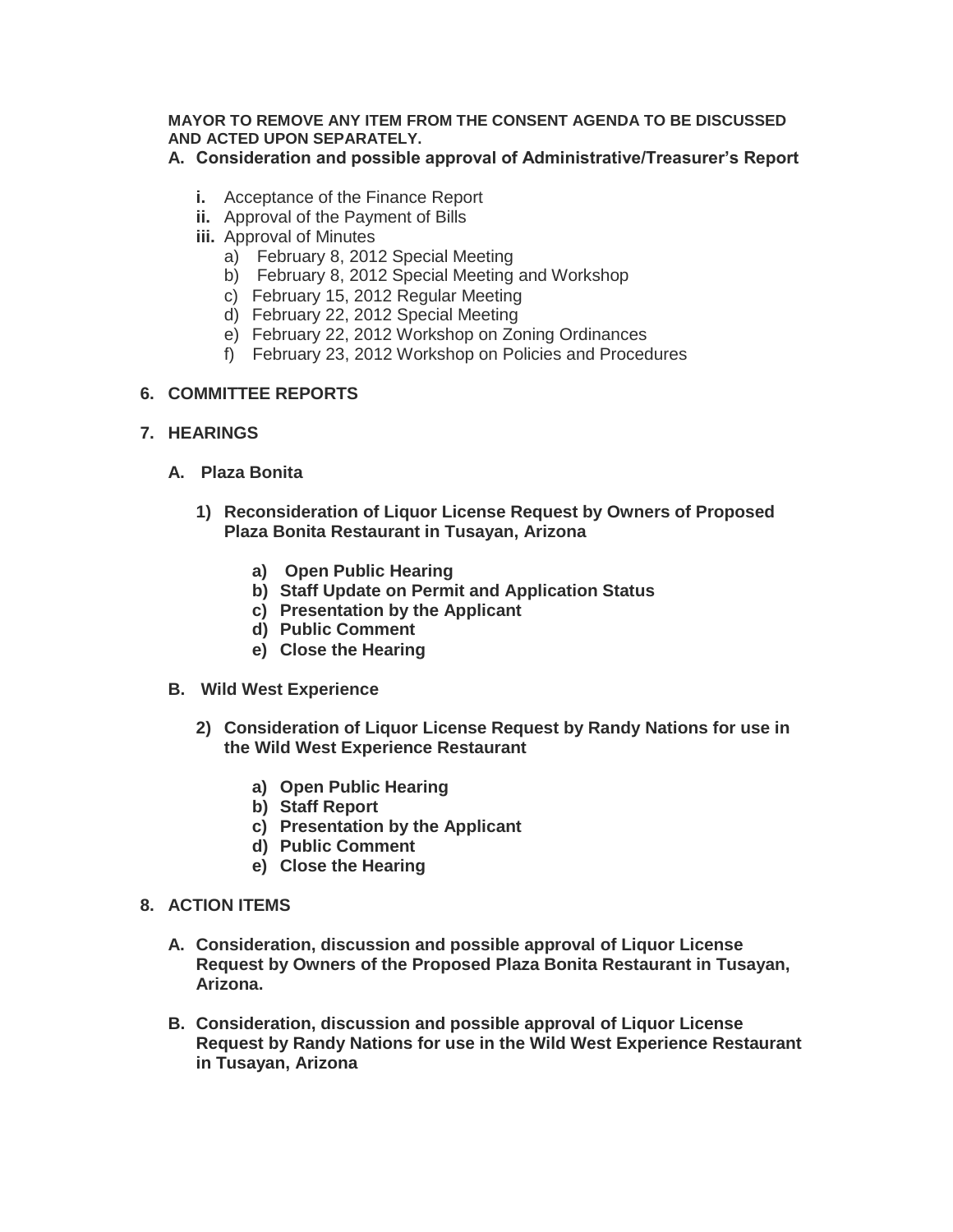**C. Consideration, discussion and possible approval of a Professional Consulting Services Agreement with Joan Jacobs & Associates, with specific committed services by Mr. Ray Jacobs to render Zoning Hearing Officer Services and other related services as assigned by the Town Manager.**

# **9. DISCUSSION ITEMS**

- **A. Zoning Code and Design Review Overlay Revision Workshop Update Plan and Timeline for Adoption**
- **B. Council Policies and Procedures Workshop, Plan and Timeline**
- **C. Liquor License Process and Procedures Plan**
- **D. Broadband/Internet Update from C Link, ATT, other Companies**
- **E. Budget Update; Town Modular Budgeted/Actual Expenses/Projected**
- **F. Town Budget of Expenses versus Expenditures**
- **F. Report on Activity for Town/School Park; current and projected**
- **G. Reclaimed Water Use Requirements**
- **H. Plastic Drink/Water Bottle Ban**
- **I. Town Hall Forums for Community Discussions**

## **10. TOWN MANAGER'S REPORT**

- **A. Community Activities**
- **B. Professional Activities**
- **C. Report on CUP transfer from Coconino County to Town of Tusayan**
- **D. Town Clerk Report on Hearing for Referendum**
- **E. Sheriff's Report**
- **F. Southwest Risk Pool Workshop and Law Enforcement Plan Update**
- **G. Employee Housing Property Rental at the Airport**
- **H. Budget Process Plan and Scheduling**
- **I. Town Clerk Recruitment and Hiring Plan**
- **11. SET ADDITIONAL ACTION ITEMS FOR NEXT REGULAR MEETING**
- **12. SET ADDITIONAL DISCUSSION ITEMS FOR NEXT REGULAR MEETING**
- **13. COUNCIL MEMBERS' REPORTS**
- **14. MAYOR'S REPORT**
- **15. MOTION TO ADJOURN INTO EXECUTIVE SESSION for the following purpose:**
- **16. Legal Advice re the following:**

**Pursuant to A.R.S. Section 38-431.03.A.3 and A.4 for discussion and consultation with the Town Attorney in order to receive legal advice and to give the Town Attorney instruction concerning:** 

- **A. The Stilo Lawsuit on referenda**
- **B. The Ethics Initiative**
- **C. Notice of Stay for Camper Village models.**
- **17. MOTION TO ADJOURN**